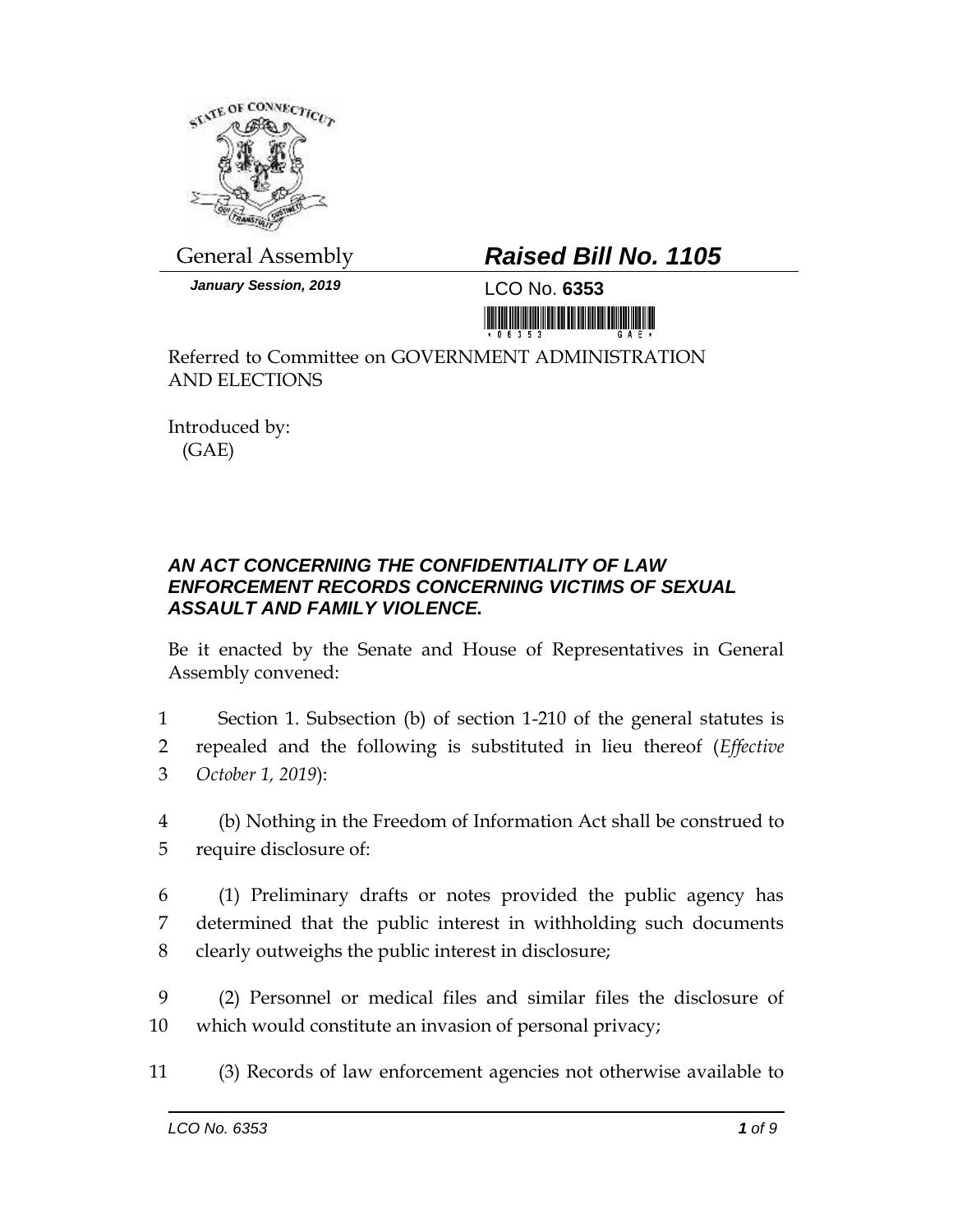the public which records were compiled in connection with the detection or investigation of crime, if the disclosure of **[**said**]** such records would not be in the public interest because it would result in the disclosure of (A) the identity of informants not otherwise known or the identity of witnesses not otherwise known whose safety would be endangered or who would be subject to threat or intimidation if their identity was made known, (B) the identity of minor witnesses, (C) signed statements of witnesses, (D) information to be used in a prospective law enforcement action if prejudicial to such action, (E) investigatory techniques not otherwise known to the general public, (F) arrest records of a juvenile, which shall also include any investigatory files, concerning the arrest of such juvenile, compiled for law enforcement purposes, (G) the name and address of the victim of a sexual assault under section 53a-70, 53a-70a, 53a-71, 53a-72a, 53a-72b or 53a-73a, voyeurism under section 53a-189a, **[**or**]** injury or risk of injury, or impairing of morals under section 53-21 or family violence, 28 as defined in section 46b-38a, or of an attempt thereof, or (H) uncorroborated allegations subject to destruction pursuant to section 1- 216;

 (4) Records pertaining to strategy and negotiations with respect to pending claims or pending litigation to which the public agency is a party until such litigation or claim has been finally adjudicated or otherwise settled;

 (5) (A) Trade secrets, which for purposes of the Freedom of Information Act, are defined as information, including formulas, patterns, compilations, programs, devices, methods, techniques, processes, drawings, cost data, customer lists, film or television scripts or detailed production budgets that (i) derive independent economic value, actual or potential, from not being generally known to, and not being readily ascertainable by proper means by, other persons who can obtain economic value from their disclosure or use, and (ii) are the subject of efforts that are reasonable under the circumstances to maintain secrecy; and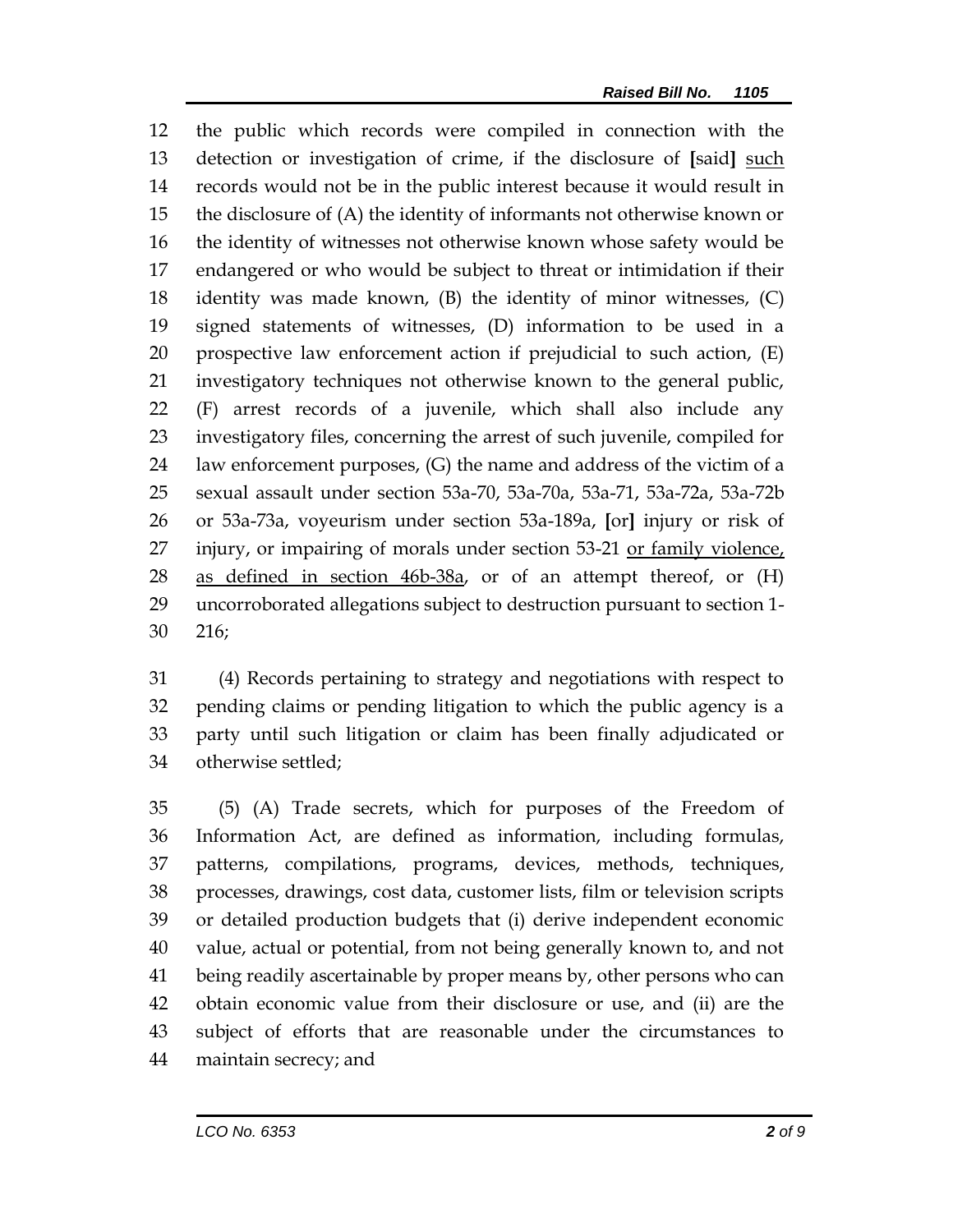(B) Commercial or financial information given in confidence, not required by statute;

 (6) Test questions, scoring keys and other examination data used to administer a licensing examination, examination for employment or academic examinations;

 (7) The contents of real estate appraisals, engineering or feasibility estimates and evaluations made for or by an agency relative to the acquisition of property or to prospective public supply and construction contracts, until such time as all of the property has been acquired or all proceedings or transactions have been terminated or abandoned, provided the law of eminent domain shall not be affected by this provision;

 (8) Statements of personal worth or personal financial data required by a licensing agency and filed by an applicant with such licensing agency to establish the applicant's personal qualification for the license, certificate or permit applied for;

 (9) Records, reports and statements of strategy or negotiations with respect to collective bargaining;

 (10) Records, tax returns, reports and statements exempted by federal law or the general statutes or communications privileged by the attorney-client relationship, marital relationship, clergy-penitent relationship, doctor-patient relationship, therapist-patient relationship or any other privilege established by the common law or the general statutes, including any such records, tax returns, reports or communications that were created or made prior to the establishment of the applicable privilege under the common law or the general statutes;

 (11) Names or addresses of students enrolled in any public school or college without the consent of each student whose name or address is to be disclosed who is eighteen years of age or older and a parent or guardian of each such student who is younger than eighteen years of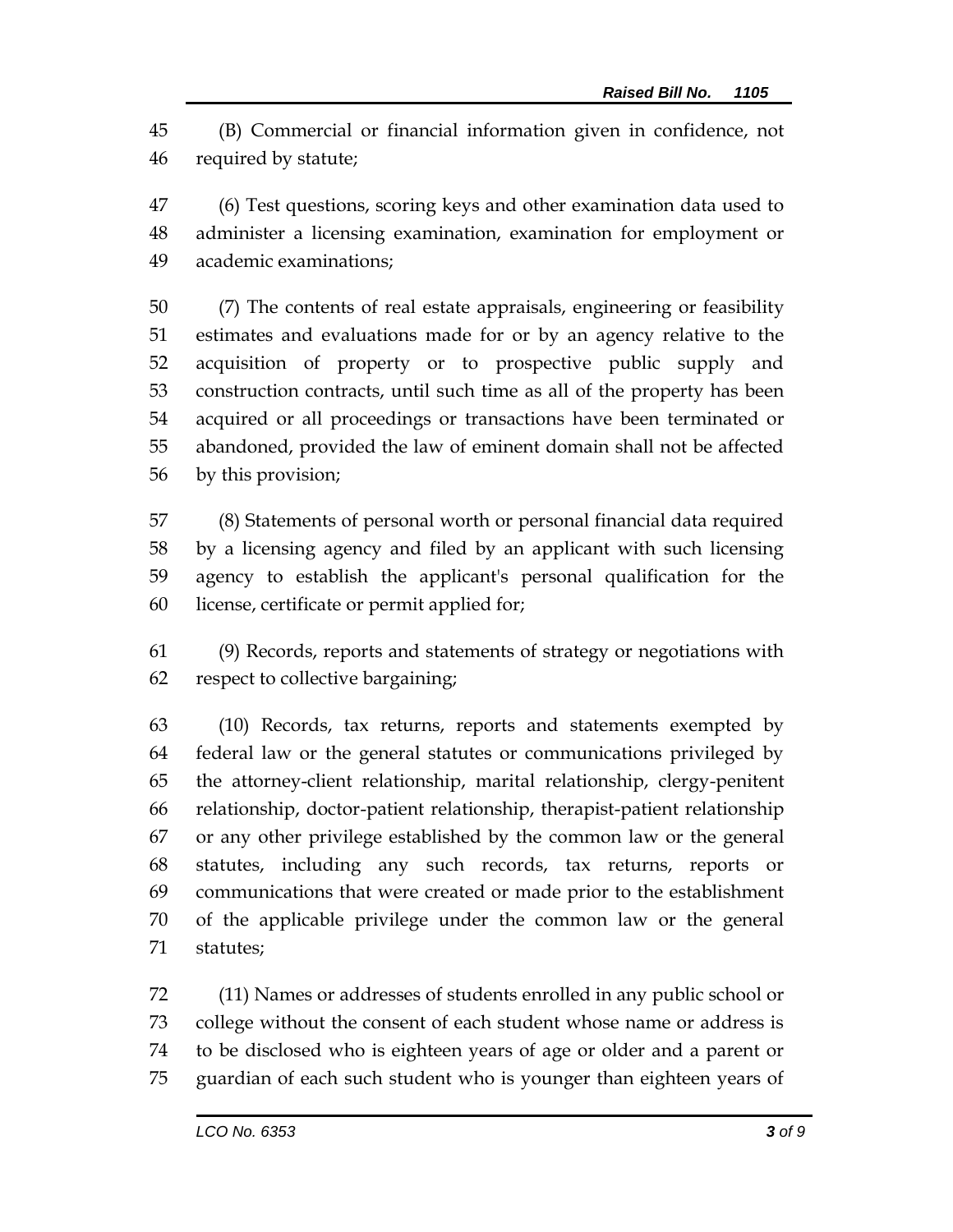age, provided this subdivision shall not be construed as prohibiting the disclosure of the names or addresses of students enrolled in any public school in a regional school district to the board of selectmen or town board of finance, as the case may be, of the town wherein the student resides for the purpose of verifying tuition payments made to such school;

(12) Any information obtained by the use of illegal means;

 (13) Records of an investigation or the name of an employee providing information under the provisions of section 4-61dd or sections 4-276 to 4-280, inclusive;

 (14) Adoption records and information provided for in sections 45a-746, 45a-750 and 45a-751;

 (15) Any page of a primary petition, nominating petition, referendum petition or petition for a town meeting submitted under any provision of the general statutes or of any special act, municipal charter or ordinance, until the required processing and certification of such page has been completed by the official or officials charged with such duty after which time disclosure of such page shall be required;

 (16) Records of complaints, including information compiled in the investigation thereof, brought to a municipal health authority pursuant to chapter 368e or a district department of health pursuant to chapter 368f, until such time as the investigation is concluded or thirty days from the date of receipt of the complaint, whichever occurs first;

 (17) Educational records which are not subject to disclosure under the Family Educational Rights and Privacy Act, 20 USC 1232g;

 (18) Records, the disclosure of which the Commissioner of Correction, or as it applies to Whiting Forensic Hospital, the Commissioner of Mental Health and Addiction Services, has reasonable grounds to believe may result in a safety risk, including the risk of harm to any person or the risk of an escape from, or a disorder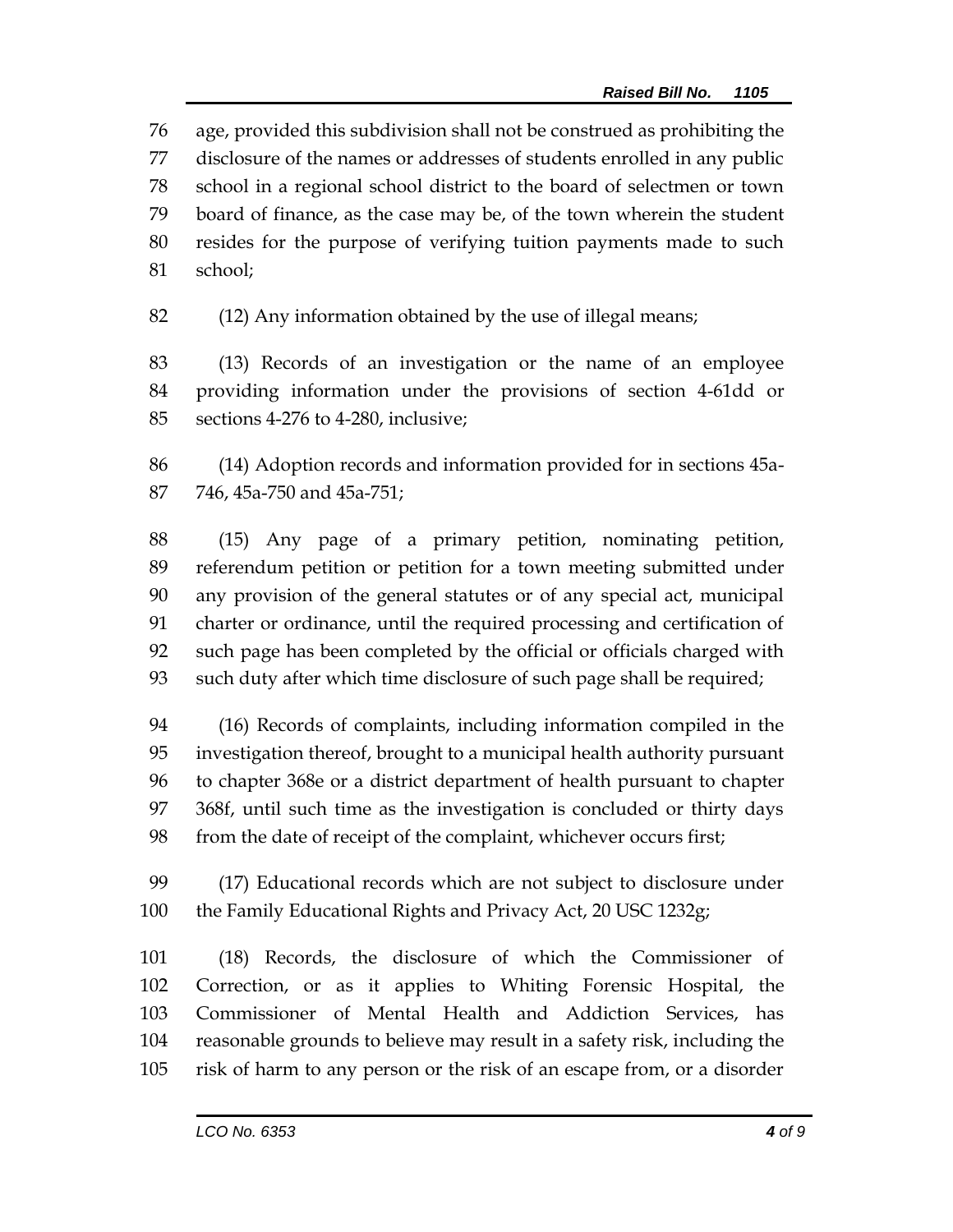in, a correctional institution or facility under the supervision of the Department of Correction or Whiting Forensic Hospital. Such records shall include, but are not limited to:

 (A) Security manuals, including emergency plans contained or referred to in such security manuals;

 (B) Engineering and architectural drawings of correctional institutions or facilities or Whiting Forensic Hospital facilities;

 (C) Operational specifications of security systems utilized by the Department of Correction at any correctional institution or facility or Whiting Forensic Hospital facilities, except that a general description of any such security system and the cost and quality of such system may be disclosed;

 (D) Training manuals prepared for correctional institutions and facilities or Whiting Forensic Hospital facilities that describe, in any manner, security procedures, emergency plans or security equipment;

 (E) Internal security audits of correctional institutions and facilities or Whiting Forensic Hospital facilities;

 (F) Minutes or recordings of staff meetings of the Department of Correction or Whiting Forensic Hospital facilities, or portions of such minutes or recordings, that contain or reveal information relating to security or other records otherwise exempt from disclosure under this subdivision;

 (G) Logs or other documents that contain information on the movement or assignment of inmates or staff at correctional institutions or facilities; and

 (H) Records that contain information on contacts between inmates, as defined in section 18-84, and law enforcement officers;

 (19) Records when there are reasonable grounds to believe disclosure may result in a safety risk, including the risk of harm to any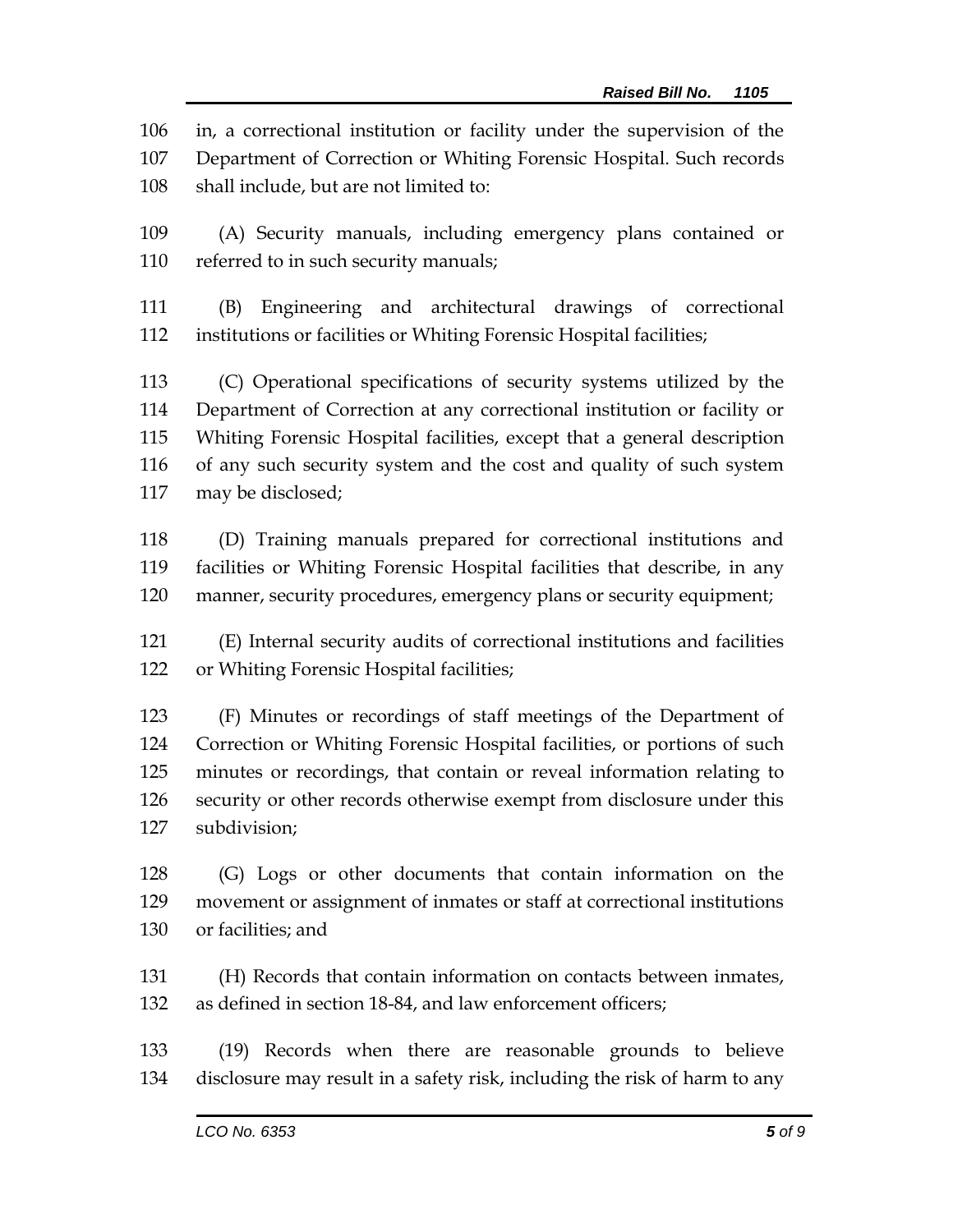person, any government-owned or leased institution or facility or any fixture or appurtenance and equipment attached to, or contained in, such institution or facility, except that such records shall be disclosed to a law enforcement agency upon the request of the law enforcement agency. Such reasonable grounds shall be determined (A) (i) by the Commissioner of Administrative Services, after consultation with the chief executive officer of an executive branch state agency, with respect to records concerning such agency; and (ii) by the Commissioner of Emergency Services and Public Protection, after consultation with the chief executive officer of a municipal, district or regional agency, with respect to records concerning such agency; (B) by the Chief Court Administrator with respect to records concerning the Judicial Department; and (C) by the executive director of the Joint Committee on Legislative Management, with respect to records concerning the Legislative Department. As used in this section, "government-owned or leased institution or facility" includes, but is not limited to, an institution or facility owned or leased by a public service company, as defined in section 16-1, other than a water company, as defined in section 25-32a, a certified telecommunications provider, as defined in section 16-1, or a municipal utility that furnishes electric or gas service, but does not include an institution or facility owned or leased by the federal government, and "chief executive officer" includes, but is not limited to, an agency head, department head, executive director or chief executive officer. Such records include, but are not limited to:

(i) Security manuals or reports;

 (ii) Engineering and architectural drawings of government-owned or leased institutions or facilities;

 (iii) Operational specifications of security systems utilized at any government-owned or leased institution or facility, except that a general description of any such security system and the cost and quality of such system may be disclosed;

(iv) Training manuals prepared for government-owned or leased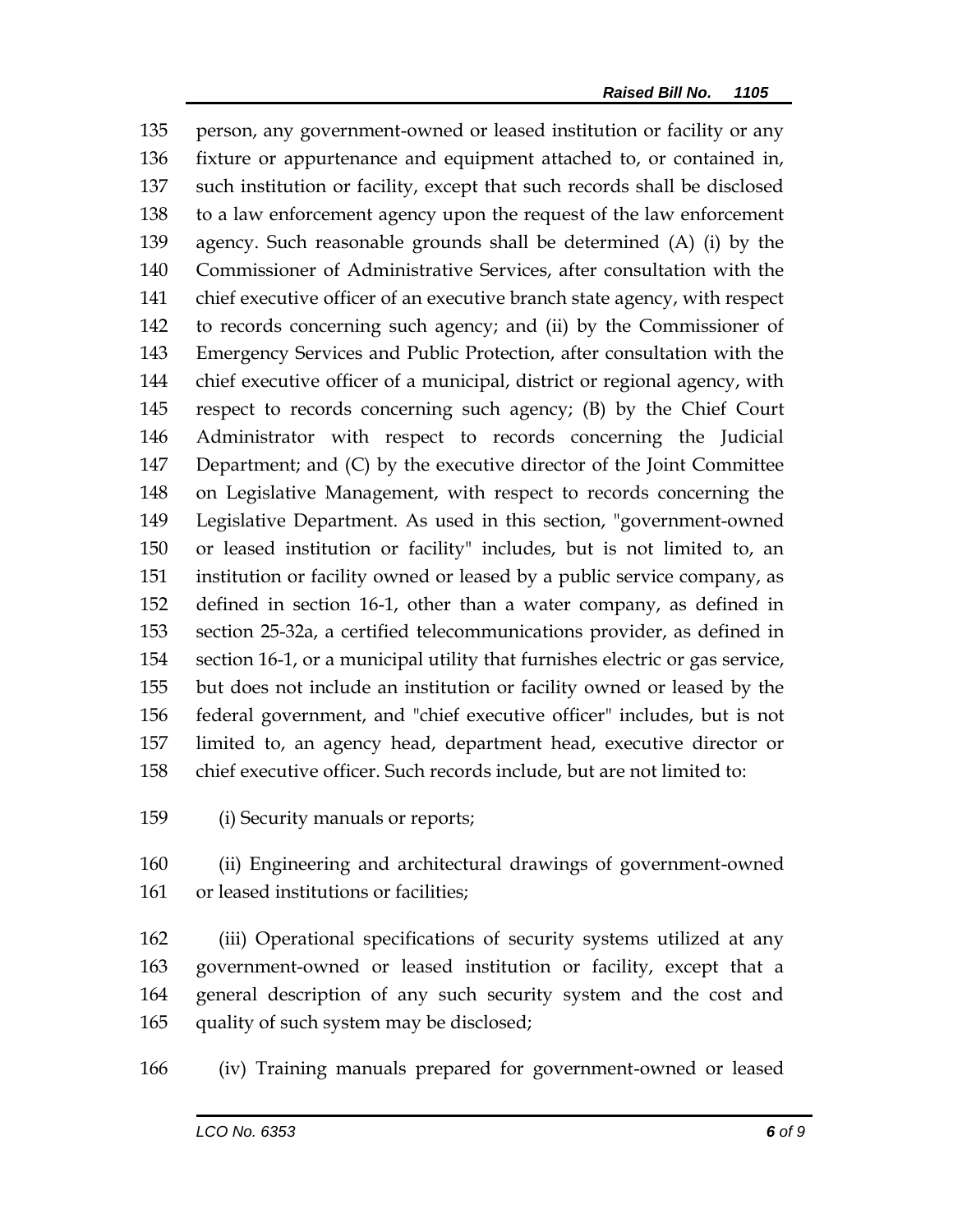institutions or facilities that describe, in any manner, security procedures, emergency plans or security equipment;

 (v) Internal security audits of government-owned or leased institutions or facilities;

 (vi) Minutes or records of meetings, or portions of such minutes or records, that contain or reveal information relating to security or other records otherwise exempt from disclosure under this subdivision;

 (vii) Logs or other documents that contain information on the movement or assignment of security personnel; and

 (viii) Emergency plans and emergency preparedness, response, recovery and mitigation plans, including plans provided by a person to a state agency or a local emergency management agency or official.

 (20) Records of standards, procedures, processes, software and codes, not otherwise available to the public, the disclosure of which would compromise the security or integrity of an information technology system;

 (21) The residential, work or school address of any participant in the address confidentiality program established pursuant to sections 54- 240 to 54-240o, inclusive;

 (22) The electronic mail address of any person that is obtained by the Department of Transportation in connection with the implementation or administration of any plan to inform individuals about significant highway or railway incidents;

 (23) The name or address of any minor enrolled in any parks and recreation program administered or sponsored by any public agency;

 (24) Responses to any request for proposals or bid solicitation issued by a public agency or any record or file made by a public agency in connection with the contract award process, until such contract is executed or negotiations for the award of such contract have ended,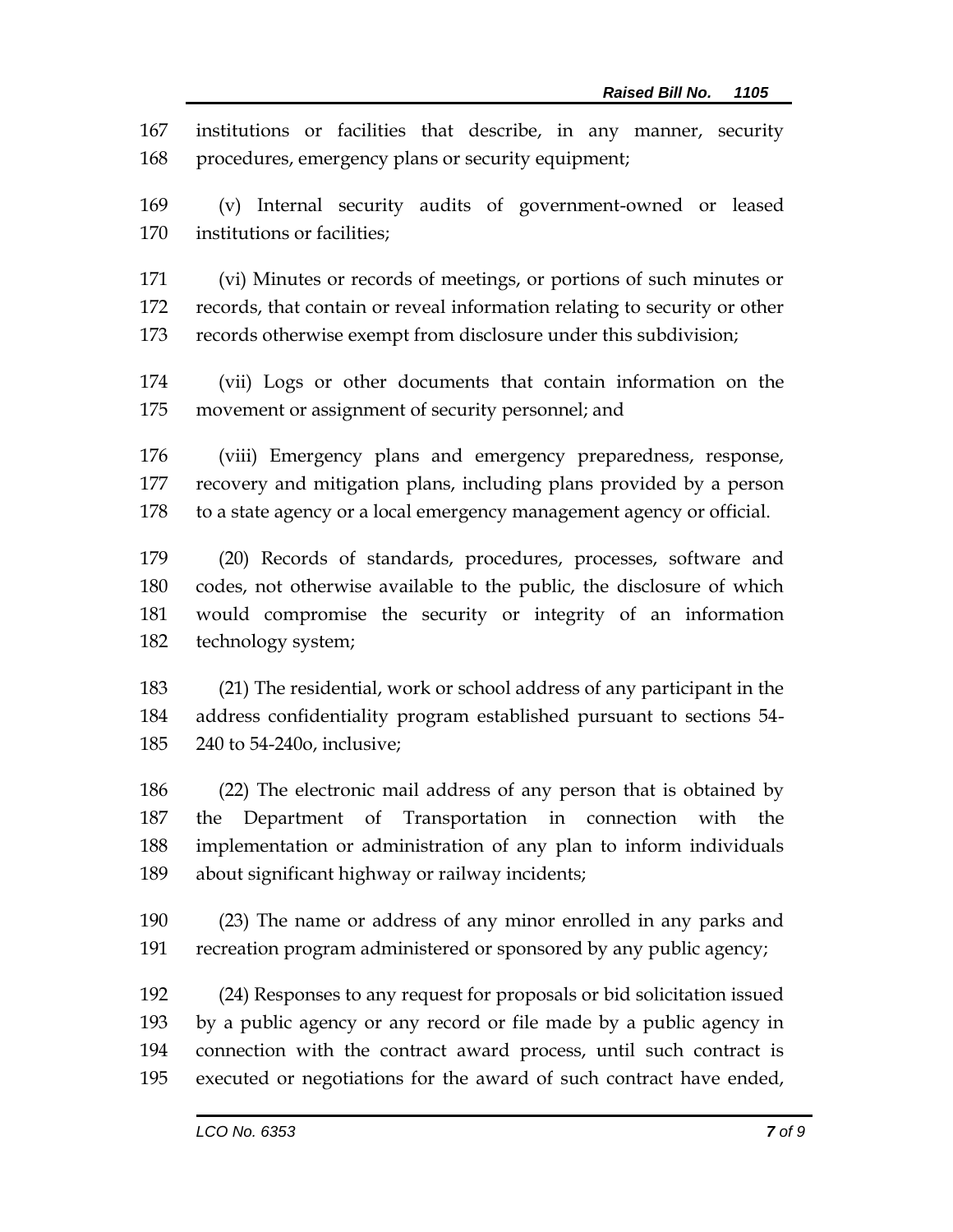whichever occurs earlier, provided the chief executive officer of such public agency certifies that the public interest in the disclosure of such responses, record or file is outweighed by the public interest in the confidentiality of such responses, record or file;

 (25) The name, address, telephone number or electronic mail address of any person enrolled in any senior center program or any member of a senior center administered or sponsored by any public agency;

 (26) All records obtained during the course of inspection, investigation, examination and audit activities of an institution, as defined in section 19a-490, that are confidential pursuant to a contract between the Department of Public Health and the United States Department of Health and Human Services relating to the Medicare and Medicaid programs;

 (27) Any record created by a law enforcement agency or other federal, state, or municipal governmental agency consisting of a photograph, film, video or digital or other visual image depicting the victim of a homicide, to the extent that such record could reasonably be expected to constitute an unwarranted invasion of the personal privacy of the victim or the victim's surviving family members;

 (28) Any documentation provided to or obtained by an executive branch agency, including documentation provided or obtained prior to May 25, 2016, relating to claims of faulty or failing concrete foundations in residential buildings by the owners of such residential buildings, and documents prepared by an executive branch agency relating to such documentation, for seven years after the date of receipt of the documentation or seven years after May 25, 2016, whichever is later.

 Sec. 2. Subsection (b) of section 1-215 of the general statutes is repealed and the following is substituted in lieu thereof (*Effective October 1, 2019*):